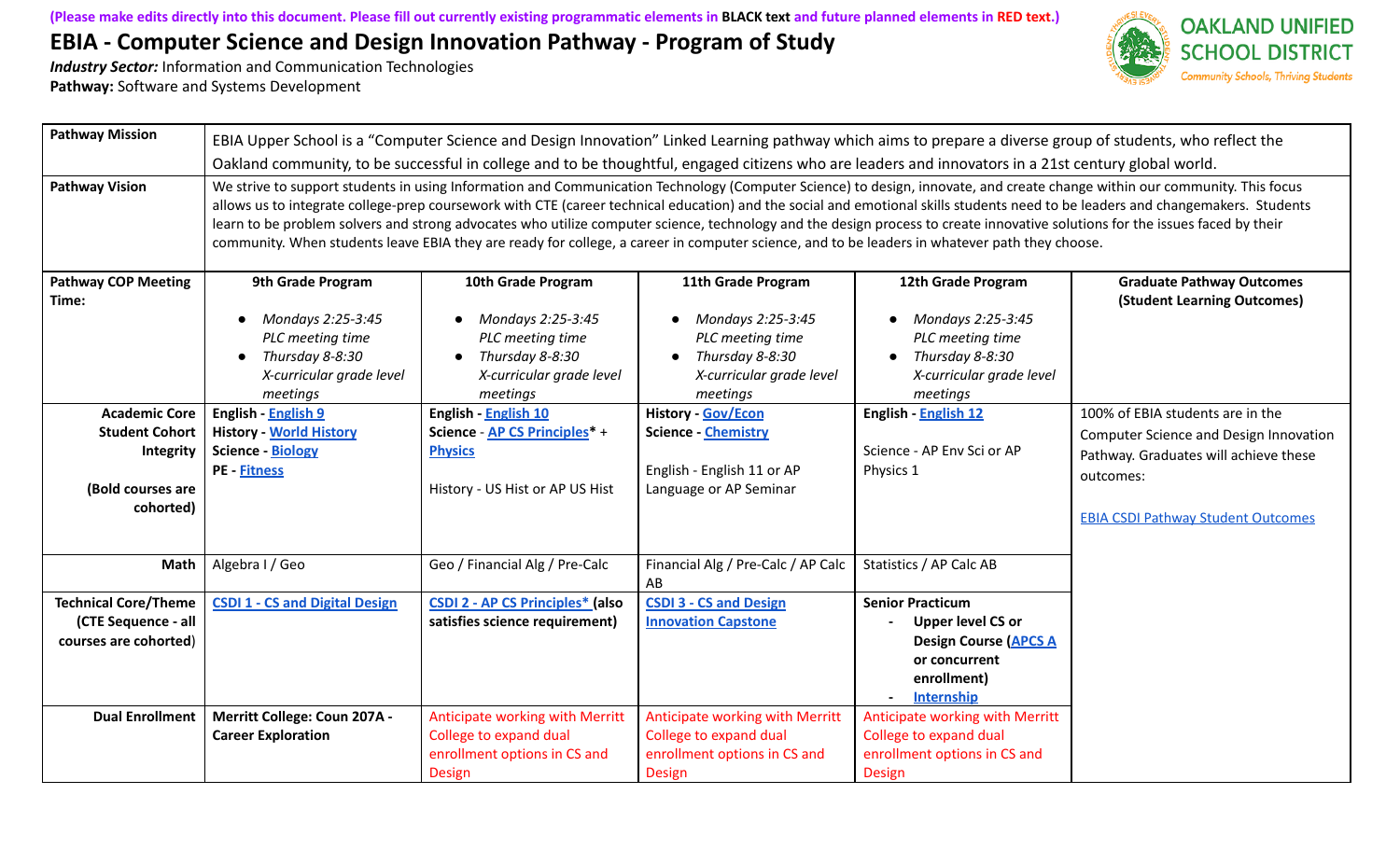

| Integrated Projects/<br>Common Performance<br>Assessments | <b>Common Assessment:</b><br>Common Rubrics used across all<br>classes that align to our 5<br>grading outcomes:<br>Knowledge and<br>Thinking,<br><b>Oral Communication</b><br><b>Written Communication</b><br>Agency<br>Collaboration. | <b>Common Assessment:</b><br>Common Rubrics used across all<br>classes that align to our 5<br>grading outcomes:<br>Knowledge and<br>Thinking,<br><b>Oral Communication</b><br><b>Written Communication</b><br>Agency<br>Collaboration.                                                                                                                                      | <b>Common Assessment:</b><br>Common Rubrics used across all<br>classes that align to our 5<br>grading outcomes:<br>Knowledge and<br>Thinking,<br><b>Oral Communication</b><br><b>Written Communication</b><br>Agency<br>Collaboration.                                                                                                                       | <b>Common Assessment:</b><br>Common Rubrics used across all<br>classes that align to our 5<br>grading outcomes:<br>• Knowledge and<br>Thinking,<br><b>Oral Communication</b><br><b>Written Communication</b><br>Agency<br>Collaboration. |
|-----------------------------------------------------------|----------------------------------------------------------------------------------------------------------------------------------------------------------------------------------------------------------------------------------------|-----------------------------------------------------------------------------------------------------------------------------------------------------------------------------------------------------------------------------------------------------------------------------------------------------------------------------------------------------------------------------|--------------------------------------------------------------------------------------------------------------------------------------------------------------------------------------------------------------------------------------------------------------------------------------------------------------------------------------------------------------|------------------------------------------------------------------------------------------------------------------------------------------------------------------------------------------------------------------------------------------|
|                                                           | <b>Integrated Project:</b>                                                                                                                                                                                                             | <b>Integrated Project:</b>                                                                                                                                                                                                                                                                                                                                                  | <b>Integrated Project:</b>                                                                                                                                                                                                                                                                                                                                   | <b>Integrated Project:</b>                                                                                                                                                                                                               |
|                                                           | 9th: Bio Genetics<br>Project (CSDI 1 + BIO)                                                                                                                                                                                            | 10th: Internet<br><b>Dilemmas Project</b><br>$(CSDI 2 + ENG 10)$                                                                                                                                                                                                                                                                                                            | <b>Create Your Own</b><br><b>Political Party (CSDI 3</b><br>+ GOV-ECON)                                                                                                                                                                                                                                                                                      | <b>Senior Symposium</b><br>(Senior Practicum +<br><b>ELA 12)</b>                                                                                                                                                                         |
| <b>Defenses or Capstones</b>                              | End of Year Capstone Project<br><b>PLP Conferences</b>                                                                                                                                                                                 | <b>End of Year Capstone Project</b><br>- Innovation For Change -<br>Students create a tech-driven<br>innovation that addresses a<br>need in the world (website,<br>app, software, 2-d or 3-d CAD<br>design) - Present solutions to<br>panel of community/experts.<br>(Includes English, Social<br>Science, Science, Math, SEL, and<br>CSDI / CTE)<br><b>PLP Conferences</b> | <b>End of Year Capstone Project -</b><br>Design for change - Utilize the<br>Design Thinking Process to<br>address a problem or challenge<br>that includes industry/<br>postsecondary / community<br>Partnerships and Field Learning<br>Experience.<br>(Includes English, Social Science,<br>Science, Math, SEL, and CSDI /<br>CTE)<br><b>PLP Conferences</b> | Senior Symposium - All seniors<br>present and defend the work<br>done in their Senior Practicum<br>End of Year Capstone Project<br>Mentorship (seniors work with<br>younger students on their<br>capstone projects)<br>PLP conferences   |
| Other Courses<br>Electives                                | <b>Advisory</b><br><b>ILT (Independent Learning</b><br>Time)<br><b>WBL (Work Based Learning)</b>                                                                                                                                       | <b>Advisory 10</b><br><b>ILT (Independent Learning</b><br>Time)<br><b>WBL (Work Based Learning)</b>                                                                                                                                                                                                                                                                         | Advisory 11<br><b>ILT (Independent Learning</b><br>Time)<br><b>WBL (Work Based Learning)</b>                                                                                                                                                                                                                                                                 | <b>Advisory 11</b><br><b>ILT (Independent Learning</b><br>Time)<br><b>WBL (Work Based Learning)</b>                                                                                                                                      |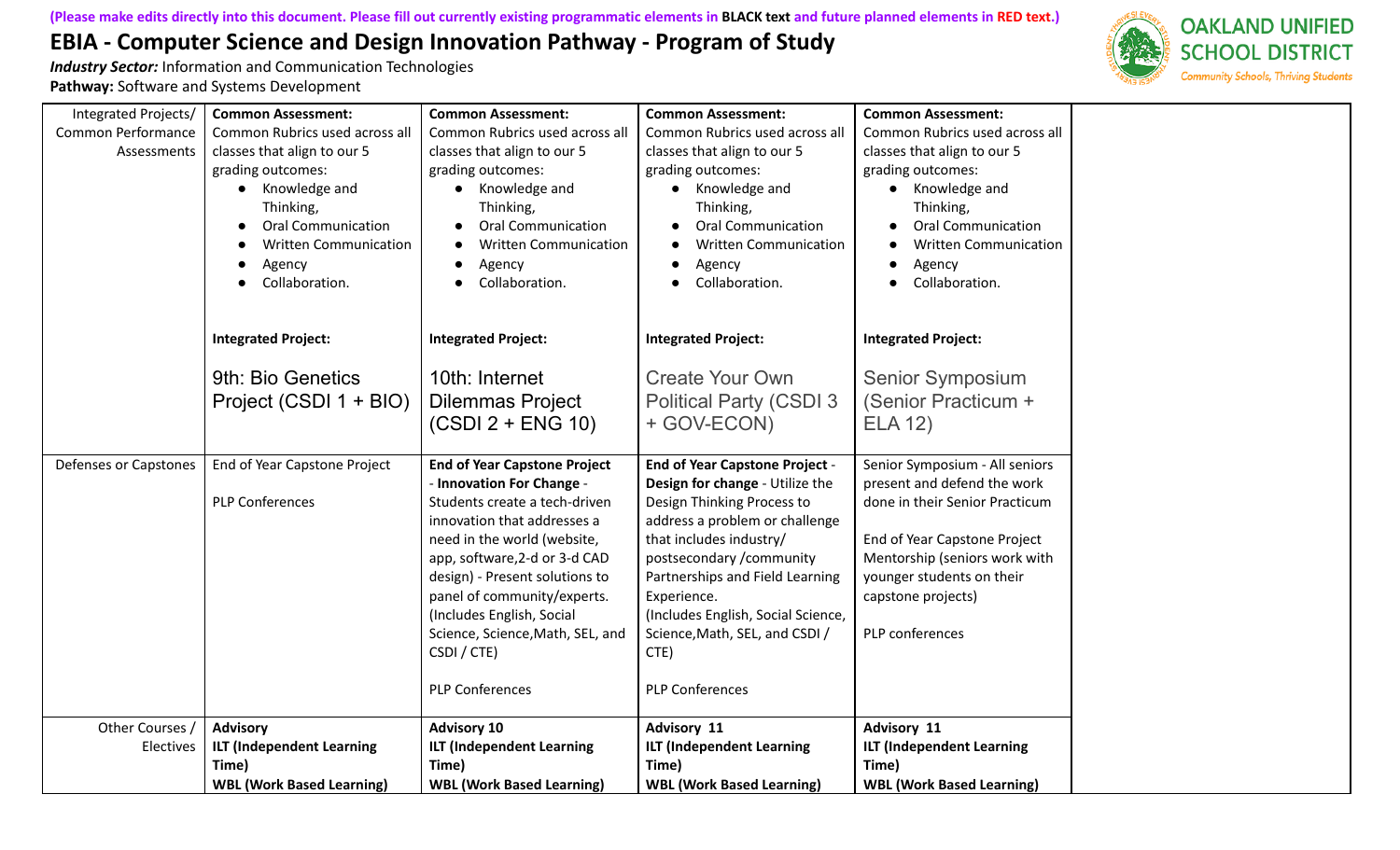

|                              | Spanish I, Heritage Spanish, or<br>other LOTE                                                                                                                                                                                                             | Spanish II (or other LOTE)<br><b>Studio Band and Percussion</b><br>(CTE elective)                                                                                                                                                                                                       | Spanish III (or other LOTE)<br>Journalism and Media<br>Production (CTE elective)                                                                                                                                                                                                     | AP Spanish<br>AP Research                                                                                                                                                                                                                                 |                                                                                                                                                                                                                                                                                                                                                                                                                                                                                                                                   |
|------------------------------|-----------------------------------------------------------------------------------------------------------------------------------------------------------------------------------------------------------------------------------------------------------|-----------------------------------------------------------------------------------------------------------------------------------------------------------------------------------------------------------------------------------------------------------------------------------------|--------------------------------------------------------------------------------------------------------------------------------------------------------------------------------------------------------------------------------------------------------------------------------------|-----------------------------------------------------------------------------------------------------------------------------------------------------------------------------------------------------------------------------------------------------------|-----------------------------------------------------------------------------------------------------------------------------------------------------------------------------------------------------------------------------------------------------------------------------------------------------------------------------------------------------------------------------------------------------------------------------------------------------------------------------------------------------------------------------------|
| Other Student<br>Experiences | Intersession (Fall, Winter,<br>Spring)                                                                                                                                                                                                                    | Intersession (Fall, Winter,<br>Spring)                                                                                                                                                                                                                                                  | Intersession (Fall, Winter,<br>Spring)                                                                                                                                                                                                                                               | Intersession (Fall, Winter,<br>Spring)                                                                                                                                                                                                                    |                                                                                                                                                                                                                                                                                                                                                                                                                                                                                                                                   |
|                              | Intersession is a 1 week session<br>with Work-Based-Learning and<br><b>Computer Science and Design</b><br>Innovation themed workshops                                                                                                                     | Intersession is a 1 week session<br>with Work-Based-Learning and<br><b>Computer Science and Design</b><br>Innovation themed workshops                                                                                                                                                   | Intersession is a 1 week session<br>with Work-Based-Learning and<br><b>Computer Science and Design</b><br>Innovation themed workshops                                                                                                                                                | Intersession is a 1 week session<br>with Work-Based-Learning and<br><b>Computer Science and Design</b><br>Innovation themed workshops                                                                                                                     |                                                                                                                                                                                                                                                                                                                                                                                                                                                                                                                                   |
|                              | 9th grade Examples include:<br>Engineering and Design, Kitchen<br>Science, Career Awareness                                                                                                                                                               | 10th grade Examples include:<br>Coding Camp, Design<br>Challenges, Digital Music<br>Production, Entrepreneurship,<br><b>Career Exploration, Internships</b>                                                                                                                             | 11th grade Examples include:<br>Advanced Coding and Design<br>Challenges, Internships, College<br>Readiness, Career Preparation                                                                                                                                                      | 12th grade Examples include:<br>Advanced Coding and Design<br>Challenges, Internships, College<br>Application support including<br>essay writing/feedback, College<br>Tours, Independent Living Skills,<br><b>Career Training</b>                         |                                                                                                                                                                                                                                                                                                                                                                                                                                                                                                                                   |
| <b>Work Based Learning</b>   | <b>WBL Plan</b><br><b>Career Awareness</b>                                                                                                                                                                                                                | <b>Career Exploration</b>                                                                                                                                                                                                                                                               | <b>Career Preparation</b>                                                                                                                                                                                                                                                            | <b>Career Training</b>                                                                                                                                                                                                                                    | <b>Certifications/Portfolio</b>                                                                                                                                                                                                                                                                                                                                                                                                                                                                                                   |
|                              | Activities designed to promote<br>awareness of careers,<br>workplace norms and<br>expectations, exposure to<br>college and community options,<br>and defining personal interests.<br>Guest speakers<br>Career fair<br>Workplace tours<br>Career mentoring | Activities designed to promote<br>the understanding of the<br>connection between the<br>classroom and "real life"<br>learning, provide a deeper<br>understanding of potential<br>careers, and provide<br>opportunities to dive into a<br>particular industry, career, or<br>occupation. | Activities designed to provide an<br>in-depth finding of a particular<br>career of interest, develop the<br>skills and understanding of the<br>education and/or training<br>needed in a particular industry.<br>Mock interviews<br>Internships<br>Student run<br>business/enterprise | Activities designed to provide<br>students with preparation for<br>entry into specific careers,<br>trade, or higher education.<br>Mock Interviews<br>Internships<br>College level<br>coursework<br>Senior Symposium<br>Portfolio Development<br>$\bullet$ | Because of the rapidly changing and<br>creative nature of the CS and Design<br>Innovation industry, we were advised by<br>our Industry Advisory Board to focus<br>students on building a portfolio of work,<br>rather than any specific certifications. This<br>portfolio will give students something to<br>share during college and job interviews<br>that shows the skills they have developed<br>in the CSDI pathway. By graduation,<br>students have had at least 8 opportunities<br>to showcase their portfolios during PLP |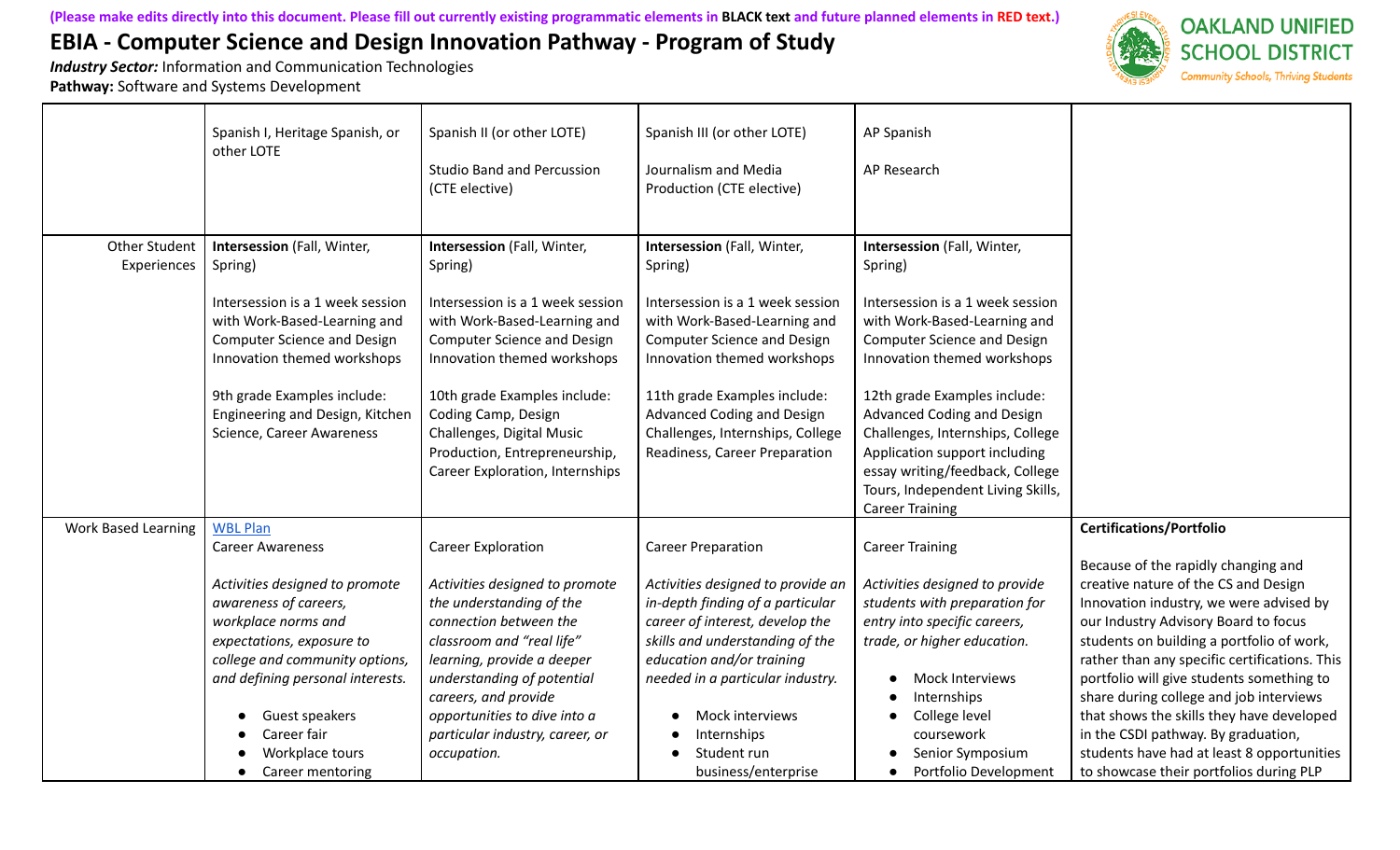

|                    | Nepris Career Video<br>$\bullet$<br>Library<br>Naviance Career<br>Exploration<br>Portfolio Development<br>WBL Integrated into coursework<br>- Examples:<br>Bio - partner with scientists that<br>use computer modeling to<br>model ecological systems and<br>develop own models | Guest speakers<br>Industry-led projects<br>Informational<br>interviews<br>Job shadowing<br>Career & College<br>advising<br>Career fair<br>Career mentoring<br>Nepris Career Video<br>Library<br>Portfolio Development<br>WBL Integrated into coursework<br>Examples:<br>CSDI 2 (AP Comp Sci P) -<br>Includes sections on the impact<br>of computing on our world,<br>which includes many<br>work-based examples<br>Geometry - Students design a<br>roof for a local resident -<br>including 3-D renderings and<br>digital models. Students must<br>present to an architect and<br>contractor and get feedback<br>before sharing the design with<br>customers. | School industry projects<br>$\bullet$<br>Service Learning<br>Projects<br>Portfolio Development<br>WBL Integrated into coursework<br>- Examples:<br>CSDI 3 - Design and create a<br>solution to a problem presented<br>by an actual client. Solutions<br>may include both digital and<br>physical elements | WBL Integrated into coursework<br>- Examples:<br>Gov/Econ - class creates a<br>website and digital campaign<br>for a political campaign. County<br>clerk and local politician reps<br>visit and student study voting<br>technology and how advances<br>in technology have influenced<br>politics<br>AP Env. Sci - class partners with<br>scientists who use computer<br>modeling to predict climate<br>change | meetings as well as participating in the<br>Senior Symposium where they present<br>and defend their work to teachers,<br>advisors, and parents. |
|--------------------|---------------------------------------------------------------------------------------------------------------------------------------------------------------------------------------------------------------------------------------------------------------------------------|---------------------------------------------------------------------------------------------------------------------------------------------------------------------------------------------------------------------------------------------------------------------------------------------------------------------------------------------------------------------------------------------------------------------------------------------------------------------------------------------------------------------------------------------------------------------------------------------------------------------------------------------------------------|-----------------------------------------------------------------------------------------------------------------------------------------------------------------------------------------------------------------------------------------------------------------------------------------------------------|---------------------------------------------------------------------------------------------------------------------------------------------------------------------------------------------------------------------------------------------------------------------------------------------------------------------------------------------------------------------------------------------------------------|-------------------------------------------------------------------------------------------------------------------------------------------------|
| Student Leadership | <b>Student Led Clubs</b>                                                                                                                                                                                                                                                        | Course: Leadership in the<br>community                                                                                                                                                                                                                                                                                                                                                                                                                                                                                                                                                                                                                        | Course: Leadership in the<br>community                                                                                                                                                                                                                                                                    | Course: Advanced Leadership in<br>the community                                                                                                                                                                                                                                                                                                                                                               |                                                                                                                                                 |
|                    |                                                                                                                                                                                                                                                                                 | <b>Student Pathway Ambassadors</b><br><b>Student Led Clubs</b>                                                                                                                                                                                                                                                                                                                                                                                                                                                                                                                                                                                                | <b>Student Pathway Ambassadors</b><br>Peer Mentorship Team                                                                                                                                                                                                                                                | <b>Student Pathway Ambassadors</b><br><b>Capstone Project Mentors</b>                                                                                                                                                                                                                                                                                                                                         |                                                                                                                                                 |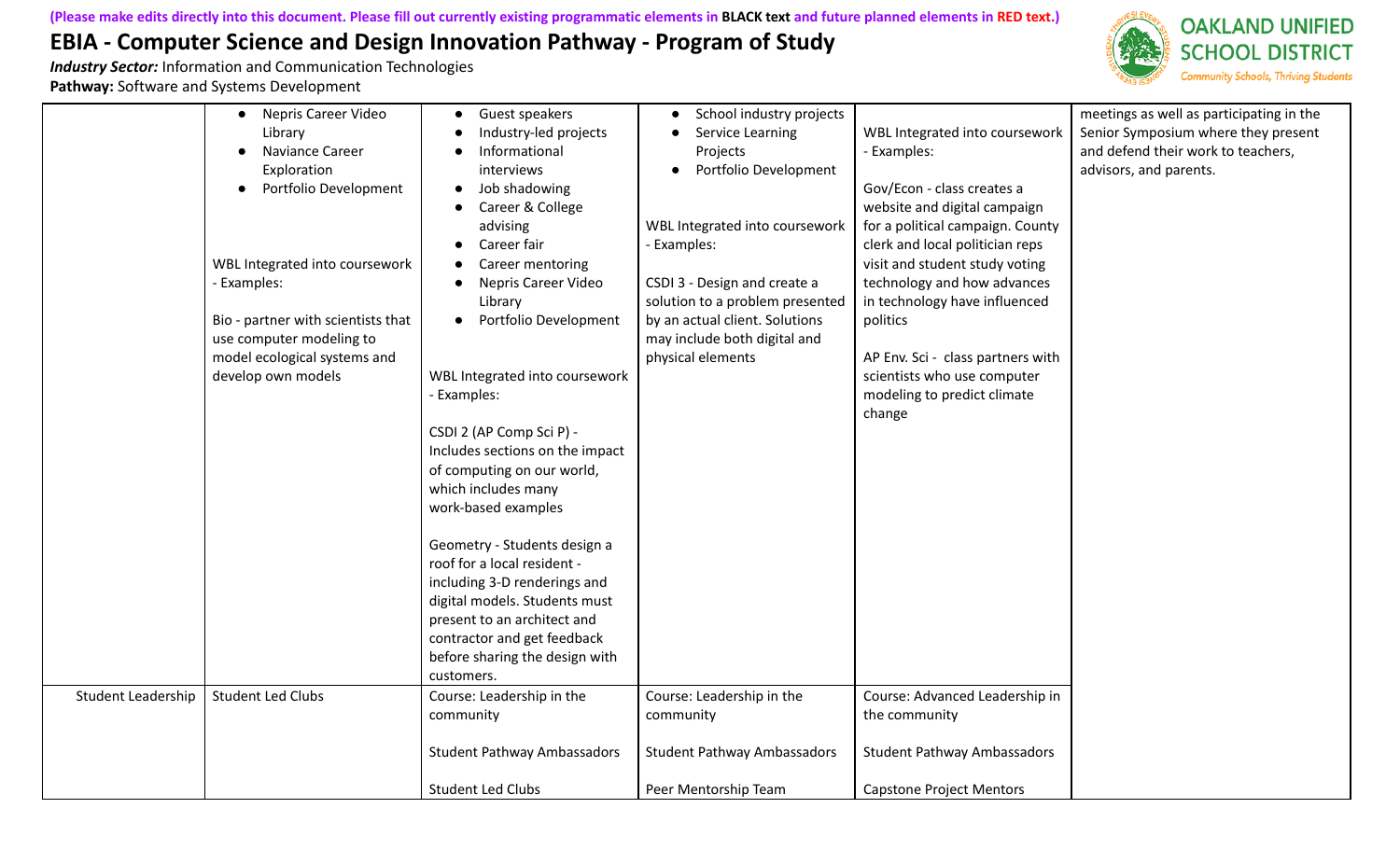*Industry Sector:* Information and Communication Technologies

**Pathway:** Software and Systems Development



|                                                                                            |                                                                                                 |                                                                                            | Peer Tutor Team<br><b>Student Led Clubs</b>                                                                               | Peer Mentorship Team<br>Peer Tutor Team<br><b>Teacher Assistants</b><br><b>Student Led Clubs</b>                          |
|--------------------------------------------------------------------------------------------|-------------------------------------------------------------------------------------------------|--------------------------------------------------------------------------------------------|---------------------------------------------------------------------------------------------------------------------------|---------------------------------------------------------------------------------------------------------------------------|
| Summer Learning &<br><b>Extended Learning</b><br>(before & after School,<br>inter-session) | Intersession - 1 week, 3x/year<br>Summer Bridge "Phoenix<br>Academy"                            | Intersession - 1 week, 3x/year<br>Summer Bridge - credit<br>recovery and skill development | Intersession - 1 week, 3x/year<br>Summer Bridge - credit recovery<br>and skill development                                | Intersession - 1 week, 3x/year<br>Summer Bridge - credit<br>recovery and skill development                                |
|                                                                                            | Teacher Office Hours before and<br>after school 2x/week                                         | Teacher Office Hours before and<br>after school 2x/week                                    | Teacher Office Hours before and<br>after school 2x/week                                                                   | Teacher Office Hours before and<br>after school 2x/week                                                                   |
| College Exposure                                                                           | Dual Enrollment - Coun 207<br>Career Exploration, includes<br>connections to the college        | College awareness lessons in<br>Advisory curriculum                                        | College planning lessons in<br>Advisory curriculum                                                                        | <b>College Application Lessons in</b><br><b>Advisory Curriculum</b>                                                       |
|                                                                                            | requirements needed.                                                                            | College Rep Visits to EBIA                                                                 | College rep visits to EBIA                                                                                                | College rep visits to EBIA                                                                                                |
|                                                                                            | PLP - Advisory time used for PLP<br>(Personalized Learning Plan)<br>which includes planning for | Beginning College Search List<br>PLP continues                                             | Virtual College Campus Visits<br>College search list and                                                                  | All students apply to multiple<br>colleges, managed by advisor<br>and counselor                                           |
|                                                                                            | college and career. This is<br>updated and presented to                                         |                                                                                            | counseling sessions                                                                                                       | 2 college visits                                                                                                          |
|                                                                                            | family and advisory twice per<br>year.                                                          |                                                                                            | Workshops for scholarship and<br>college applications including<br>essay writing                                          | Direct support for college<br>applications, financial aid<br>applications, and scholarship                                |
|                                                                                            |                                                                                                 |                                                                                            | PLP continues                                                                                                             | essays                                                                                                                    |
|                                                                                            |                                                                                                 |                                                                                            |                                                                                                                           | PLP continues                                                                                                             |
| <b>Study Tour</b><br><b>Destinations</b>                                                   | Virtual - student choice of tour<br>locations through Nepris<br>platform                        | Virtual - student choice of tour<br>locations through Nepris<br>platform                   | In Person/Virtual workplace<br>visits with Industry Partners.<br>Past examples include: 44<br><b>Energy Technologies,</b> | In Person/Virtual workplace<br>visits with Industry Partners.<br>Past examples include: 44<br><b>Energy Technologies,</b> |
|                                                                                            |                                                                                                 |                                                                                            | Shotspotter, Jacobs Institute for                                                                                         | Shotspotter, Jacobs Institute for                                                                                         |